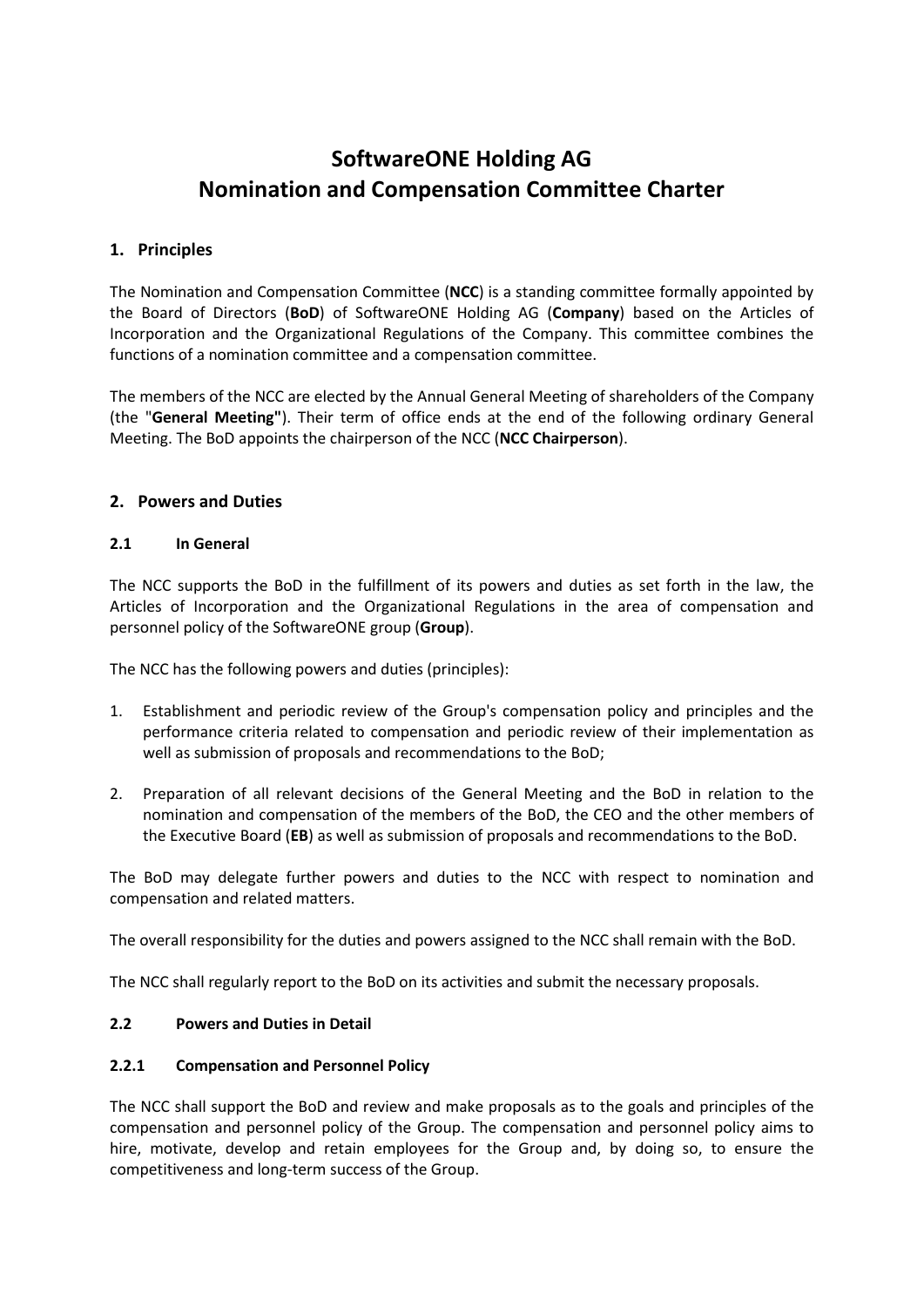Once per year, the NCC shall receive information on the implementation of these goals and principles by the EB. This shall include concepts concerning leadership and cooperation, salaries and incentives, training as well as internal communication.

### **2.2.2 Performance Assessment, Training and Succession Planning**

Once per year, the NCC shall carry out an internal or external BoD assessment. At least every three years, there shall be an external BoD assessment.

Once per year, the NCC shall review the assessment of the members of the EB proposed by the CEO, and the corresponding measures. The NCC shall carry out this evaluation for the CEO, and the CEO for the other members of the EB.

Once per year, the NCC shall receive information on the personnel development and the corresponding measures at the second level management, i.e. the Executive Leadership Team.

At least once per year, the NCC shall report to the BoD on talent competitiveness, succession planning, including planning and training for unforeseen and emergency situations, and management development for members of the BoD and the EB (including the CEO) and other key members of the management as the NCC shall determine.

Once per year, the NCC shall review the mandates for external advisors to the NCC and assess their performance.

#### **2.2.3 Contracts with Members of the BoD and of the EB**

The NCC shall make proposals as to the contracts with the members of the EB (including the CEO) and any contracts with the members of the BoD to the BoD for approval.

#### **2.2.4 Compensation**

#### **2.2.4.1 In General**

In accordance with the Articles of Incorporation, the NCC shall evaluate and prepare the compensation guidelines and the applicable performance criteria in the area of compensation and make corresponding proposals to the BoD. In addition to base salary, this may also include variable cash compensation, compensation in options, shares and/ or similar instruments pursuant to the applicable participation programs, pension plans and/ or additional benefits within the framework of the total compensation, including Long Term Incentive Plans and Short Term Incentive Programs.

The NCC shall review the effect, attractiveness and competitiveness of these plans at least every two years, based on a bi-annual external benchmarking study.

The NCC shall review the compensation report (which will be part of the Company's public Annual Report) to be prepared together with the EB and submit a corresponding proposal to the BoD.

#### **2.2.4.2 Compensation of the BoD and the EB**

The NCC has the following powers and duties in connection with the compensation of the BoD and the EB (including the CEO):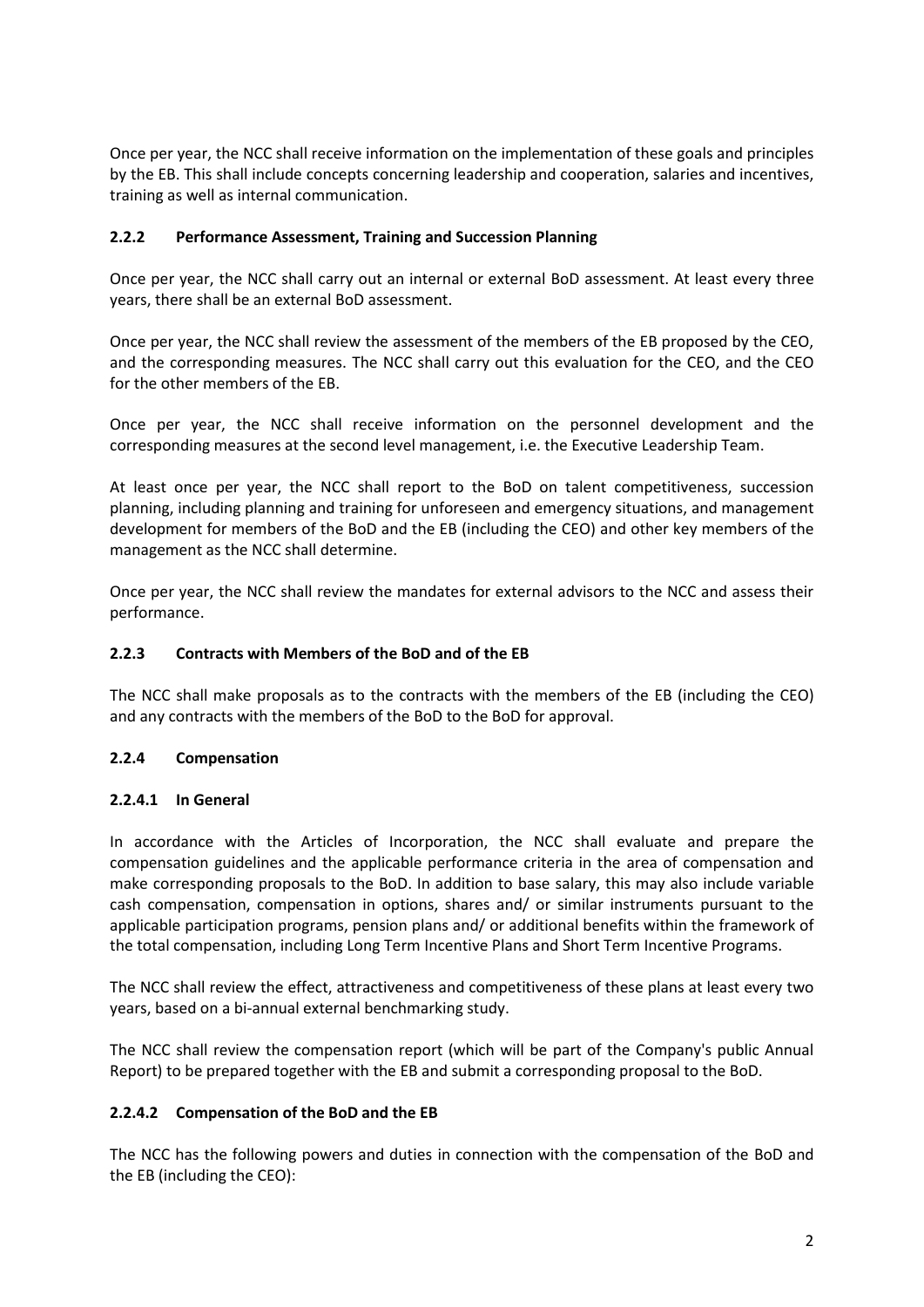- 1. Propose, in line with the maximum aggregate compensation for the BoD, as approved by the respective General Meeting, the individual compensation of the members of the BoD to the BoD for approval. The proposal of the compensation of the BoD members shall consider their responsibilities and functions. In proposing so, the NCC shall also give appropriate consideration to the levels of BoD member compensation at similar companies.
- 2. Propose, in line with the maximum aggregate compensation amount for the EB (including the CEO), as approved by the respective General Meeting, the individual compensation of the members of the EB, as proposed by the CEO, and submit corresponding proposals to the BoD. The individual compensation of the CEO shall be proposed directly by the NCC to the BoD.
- 3. Propose to the BoD on an annual basis the maximum aggregate compensation amount for each of the BoD and the EB (including the CEO) to be proposed by the BoD to the General Meeting for approval.
- 4. Propose to the BoD, if necessary, the use of the additional amount (*Zusatzbetrag*) for the compensation of new members of the EB (including the CEO) in accordance with the Articles of Incorporation.
- 5. Recommend to the BoD the performance metrics applicable to the CEO, evaluate the CEO's performance based on such performance metrics during the relevant period and propose the compensation of the CEO based on such evaluation. The performance metrics applicable to the other members of the EB shall be set by the CEO. The NCC shall review and recommend to the BoD, taking into account the recommendations of the CEO, the individual compensation of the other members of the EB, based on the evaluation of the other EB members' performance undertaken by the CEO.

## **2.2.4.3 Compensation of the Head of Internal Audit**

The NCC shall consult with the Chairperson of the BoD's Audit Committee (**AC**) to determine the compensation of the head of the internal audit function and submit a corresponding proposal to the BoD.

#### **2.2.5 Nomination of Members and Chairperson of the BoD and the Committees and of the Members of the EB**

In connection with the nomination of the members and the Chairperson of the BoD, the committees and the EB (including the CEO), the NCC has the following powers and duties:

- 1. Determine the criteria for the selection of candidates (members and Chairperson of the BoD, members and chairpersons of the NCC and of the AC) for election to the BoD, election as Chairperson of the Board or election to the NCC by the General Meeting, prepare the selection in accordance with these criteria and submit corresponding proposals to the BoD.
- 2. For its proposals, the NCC shall take into account the experience, independence, compatibility with other directors, culture, other commitments of each proposed director, and such other factors as the NCC deems relevant.
- 3. Evaluate candidates for the position as CEO, who is to be appointed by the BoD, and submit corresponding proposals to the BoD.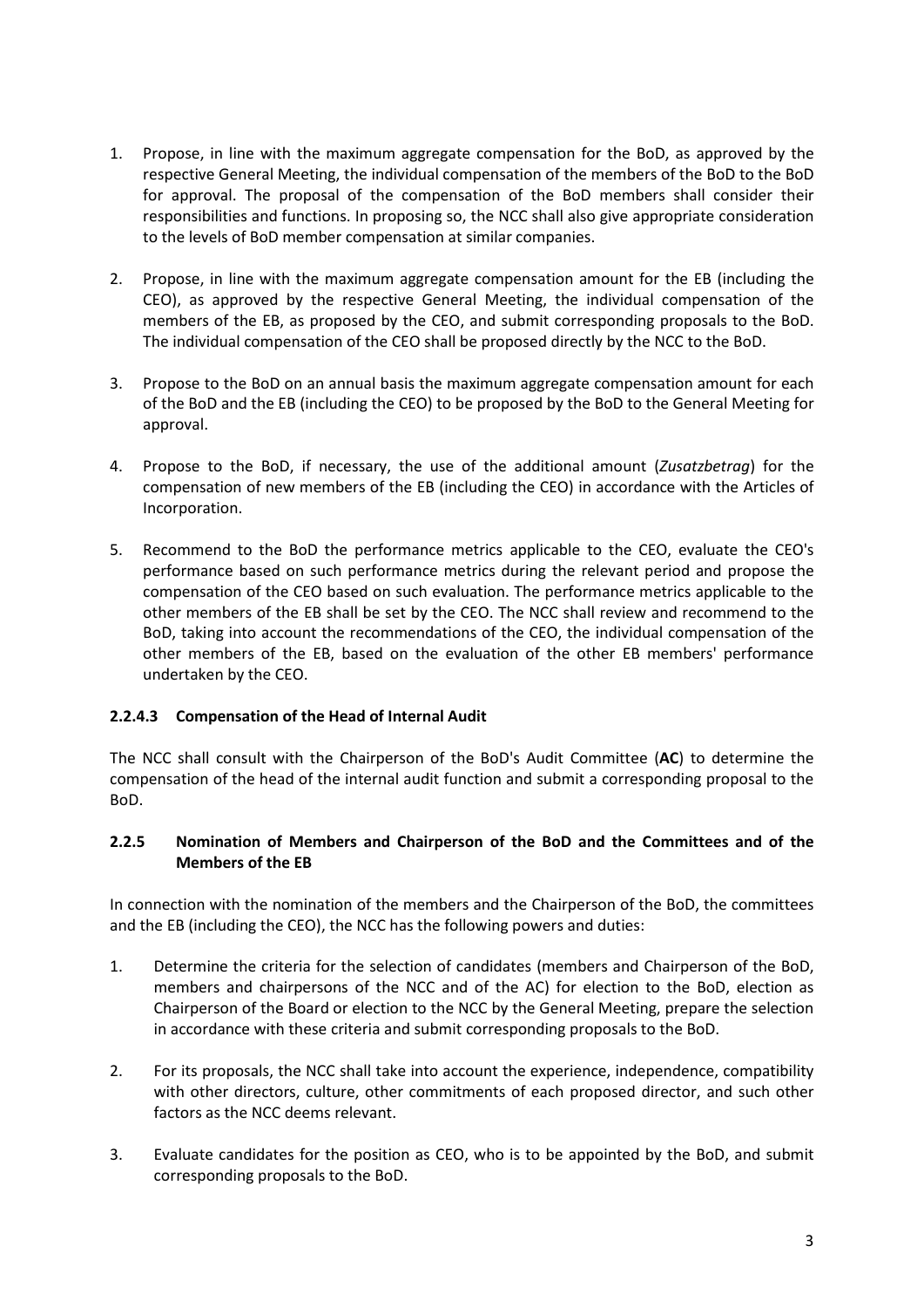- 4. Evaluate, together with the CEO, candidates for the EB (excluding the CEO), whose members are to be appointed by the BoD, and submit corresponding proposals to the BoD.
- 5. Review on an annual basis the independence of the members of the BoD and the committees and report its assessment to the BoD, which shall decide.

When determining the criteria of candidates for the BoD, the NCC shall take into account the criteria for the composition of a board of directors as set forth in the Swiss Code of Best Practice for Corporate Governance.

## **2.2.6 Insurance and Pension Plans**

The NCC shall consult with the Chairperson of the AC to evaluate appropriate insurance for the members of the BoD, the EB (including the CEO) and other persons who are members of boards of directors of Group companies (e.g., D&O insurance) at least every two years and propose the necessary adjustments to the BoD.

At least every two years, the NCC shall review the pension plans in place for the employees of the Group.

#### **2.2.7 Annual Evaluation**

The NCC shall assist the BoD in carrying out an annual review and evaluation of the performance of the BoD and its committees.

#### **2.2.8 Mandates Outside the SoftwareONE Group**

The NCC shall review the acceptance of mandates outside of the Group by members of the BoD (in case of a potential conflict of interest only) or of the EB (including the CEO) and submit corresponding proposals to the BoD.

## **3. Organization**

#### **3.1 Composition**

The NCC shall be composed of at least three members of the BoD.

The members of the NCC are elected annually and individually by the General Meeting pursuant to the laws and the Articles of Incorporation. The NCC Chairperson is appointed by the BoD.

The term of office of the members of the NCC and the NCC Chairperson ends at the end of the following General Meeting. In case of vacancies on the NCC, the BoD may appoint the members of the NCC from among its members for the remaining term of office.

The BoD aims at proposing non-executive and independent members within the meaning of the Swiss Code of Best Practice for Corporate Governance to be elected by the General Meeting as members of the NCC in accordance with the provisions of the said Code. The BoD may propose members to be elected as members of the NCC who are significant shareholders or represent significant shareholders of the Company.